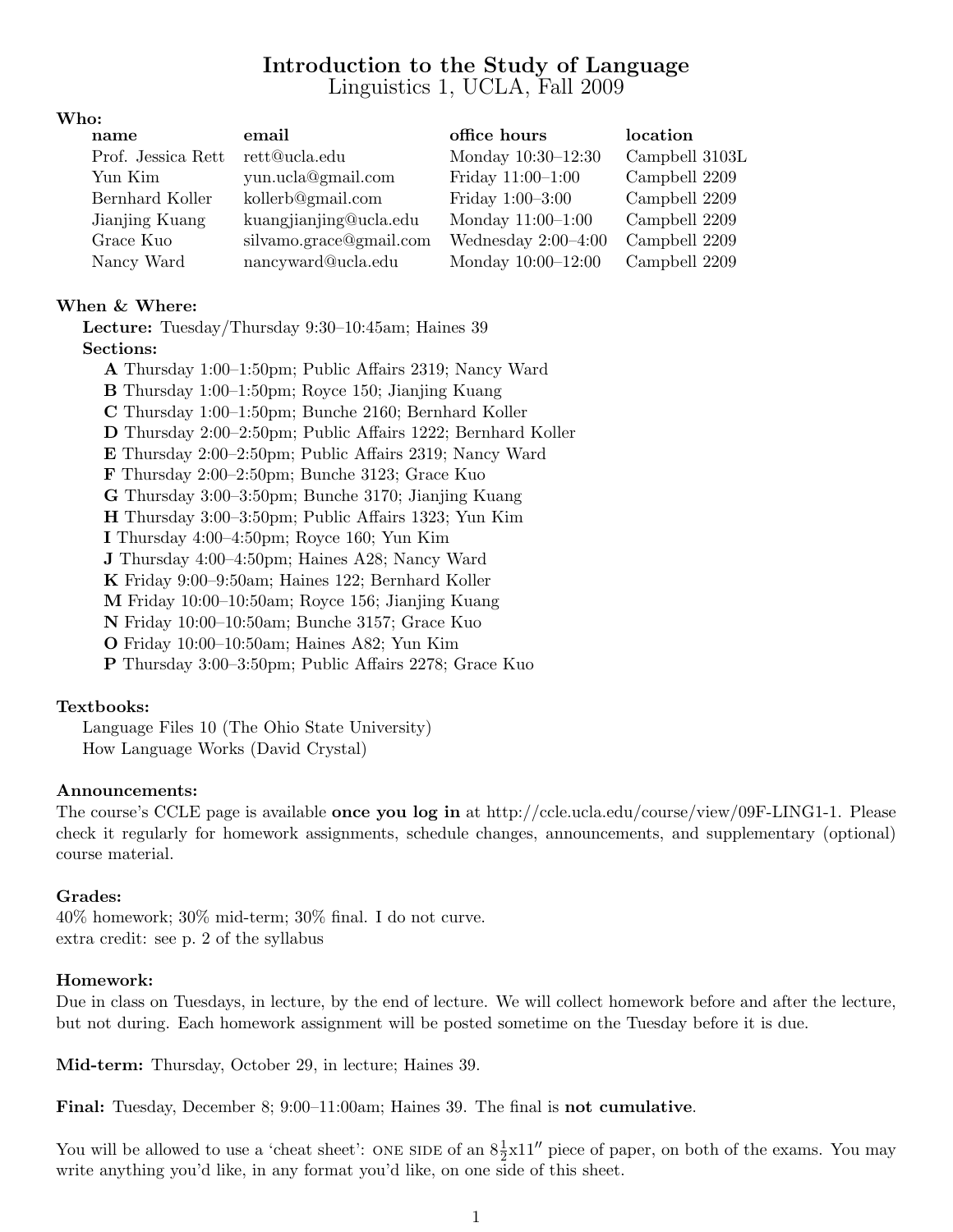### Course policies:

The size of this course mandates strict course policies and strict enforcement of those policies. It is in your best interest to read these policies and take them very seriously, as we will not make exceptions.

- Late homework is not accepted; if you do not hand in your homework by the time I finish lecturing on Tuesday (note that I often end before 10:45!), you will not receive credit for that homework.
- I will not give make-up exams; if you miss an exam, you will receive a zero on that exam and are likely to fail the class.
- I will consider excuses for late homework and exam absences only if they are accompanied by (1) a doctor's note detailing an exam-interfering emergency or (2) a police report detailing an exam-interfering incident. I will personally verify these notes/reports and notify the dean of forgeries.
- Your grade is affected by your class attendance insofar as it will help you succeed on the homework and exams. Lectures will contain content not in the textbooks, and the textbooks will contain content not covered in lectures. You are responsible for content from both sources. If you choose not to attend lecture, you will forfeit access to an important part of course content, as I do not distribute lecture notes.
- I have very clear policies on plagiarism (and so does the university). http://www.deanofstudents.ucla.edu/integrity.html You may discuss homework assignments with others, but you must complete them in your own words. If we receive assignments that contain identical wording, even on a single answer, we will give failing grades to each student on that assignment. Repeated offenses will be brought to the dean. As for exams, any sharing of ideas is forbidden. This means – at least – no talking, no cellphone-checking.
- We're just as concerned about consistency across sections and TAs as you are. If you think you have been graded unfairly, please come see me. But if you take a friend's homework or exam for comparison, your friend runs just as much risk of his/her grade being lowered as you do of having your grade raised.
- You may attend any section your TA teaches, but not sections taught by other TAs. You may attend any TA's office hours.

# Extra credit:

You can obtain extra credit by aiding UCLA researchers in their work. For each hour you participate as a subject in an experiment, we will add  $1\%$  of extra credit onto your final grade, **up to two hours (or 2%)**. The deadline for participation is Thursday of the 10th week (December 3).

The posting and scheduling of experiments is handled via the Psychology Department Subject Pool system at http://ucla.sona-systems.com. More information on how to use the system can be found at

http://www.psych.ucla.edu/undergraduate/subject-pool-experiment-participation. You will receive credit for your time only if you select Ling 1 as the course for which you want your experiment to count. (But you may do other experiments for other courses.) Please direct your questions about the Online Experiment Scheduling System to Melina, (310) 825-2730.